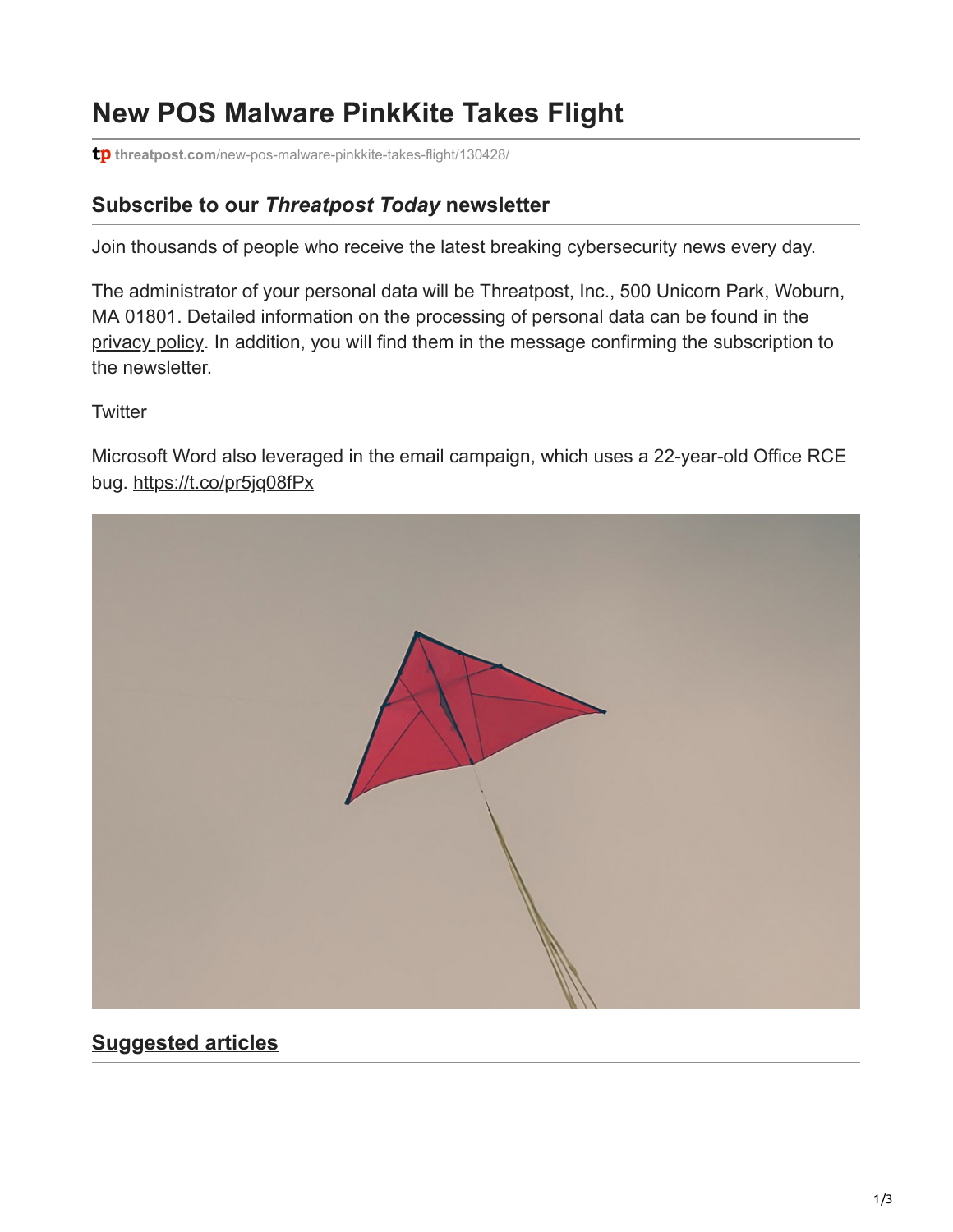

## **[Dark Web Pricing Skyrockets for Microsoft RDP Servers, Payment-](https://threatpost.com/rdp-server-access-payment-card-data-in-high-cybercrime-demand/162476/)Card Data**

Underground marketplace pricing on RDP server access, compromised payment card data and DDoS-For-Hire services are surging.



## **[Clop Gang Gallops Off with 2M Credit Cards from E-Land](https://threatpost.com/clop-gang-2m-credit-cards-eland/161833/)**

The ransomware group pilfered payment-card data and credentials for over a year, before ending with an attack last month that shut down many of the South Korean retailer's stores.